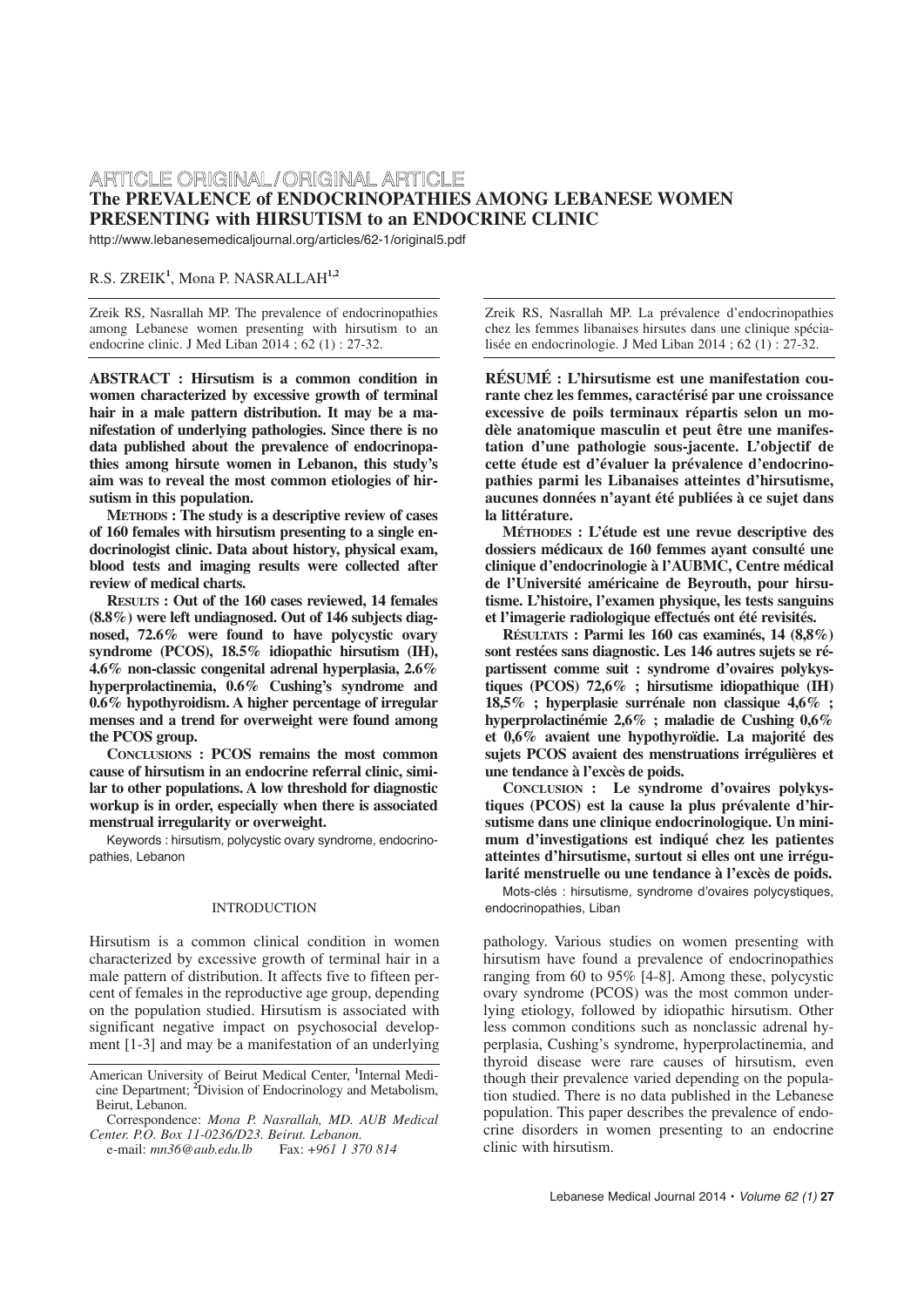#### METHODS

The study is a descriptive review of the medical charts of 160 consecutive females presenting to a single endocrinologist clinic at the American University of Beirut Medical Center, with the chief complaint of hirsutism. Institutional Review Board (IRB) approval was obtained prior to the review and data collection was done, with appropriate decoding of subjects identifiable information. Patients were either self-referred or referred by their family physician or a dermatologist.

The age, menstrual history, fertility status, hirsutism location and degree, coexisting medical conditions, hyperandrogenic manifestations such as androgenic alopecia and acne, presence of acanthosis nigricans, medication intake, family history of any endocrinopathy, blood pressure (BP) and body mass index (BMI) were retrieved from the charts. Blood tests for the following results, when available, were reviewed: FSH, LH, prolactin, total and free testosterone, androstenedione, DHEAS, 17-hydroxyprogesterone, cortisol, fasting insulin, fasting glucose and lipid profile. Radiologic reports of pelvic ultrasound and MRI sella, when indicated, were recorded. The final diagnosis, treatment offered and duration of follow-up were also retrieved.

#### **Definitions**

Subjects who were younger than 20 years of age were considered adolescents and older females were labeled as adults. Irregular menses is defined as a menstrual cycle of less than 21 or more than 35 days. Systolic blood pressure (SBP) and diastolic blood pressure (DBP) were considered to be high if equal or greater than 140 and 90 mmHg, respectively. Body mass index  $(BMI)$ , in kg/m<sup>2</sup>, was categorized according to the WHO definition: normal weight 18.5 to 24.9, overweight 25- 29.9, and obese 30 and above. The diagnosis of PCOS was made based on the Rotterdam criteria, which require the presence of two out of three of the following: 1) Oligo- or anovulation, 2) clinical and/or biochemical signs of hyperandrogenism, and 3) polycystic ovaries on ultrasound. The diagnosis of PCOS requires the exclusion of other causes of hyperandrogenism such as hypothyroidism, hyperprolactinemia, and non-classic congenital adrenal hyperplasia (NCAH) [9]. Biochemical hyperprolactinemia was defined as a prolactin level of more than 24.1 nanogram/mL in the absence of other causes such as hypothyroidism, hyperandrogenism, or medication intake; idiopathic hirsutism (IH) diagnosis was made when no endocrinopathies were found.

Data are reported as means and standard deviation (SD) or absolute numbers and percentages. Comparison between PCOS and idiopathic hirsutism groups was made using Student's *t* test for continuous variables and Chi2 for discrete variables, using Statistical Software Package SPSS (version 16.0). Where applicable, Fisher's exact test was used for discrete variables where the number of cases per cell was less than six. Comparison of the prevalence of PCOS in women with hirsutism in our population was made to other populations with a similar setting, using STATA. A  $p$  value < 0.05 was considered to be significant.

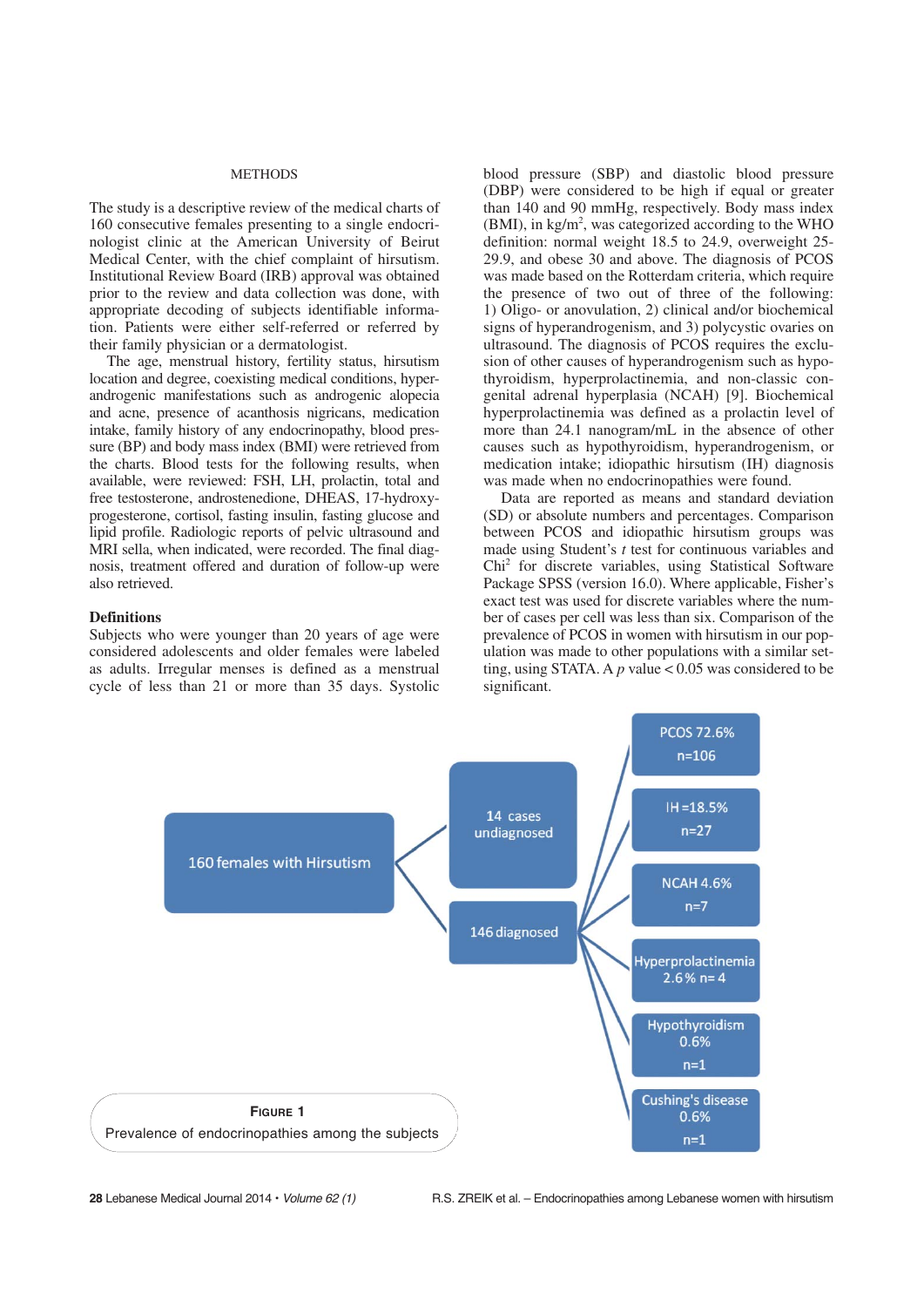#### RESULTS

Out of the 160 cases reviewed, 14 females (8.8%) were left undiagnosed mainly due to loss of follow-up or due to incomplete workup and insufficient data. The mean age of the study population is 22 years (standard deviation  $= 5$ ). The diagnoses of the other 146 subjects were as follows: 72.6% PCOS, 18.5% had IH, 4.6% NCAH, 2.6% hyperprolactinemia, 0.6% Cushing's syndrome and 0.6 % had hypothyroidism (Figure 1). Out of the four women who had hyperprolactinemia in the absence of other features, three had normal MRI sella; two out of them were on cabergoline therapy. The fourth woman had a borderline prolactin level of 29.5 ng/mL with regular menses, no medication intake, and normal thyroid and androgen profile, and was being monitored only.

# **Comparison between PCOS and IH groups**

Out of the 146 women with a final diagnosis, 106 were found to have PCOS and 27 had IH. A comparison was done among these cases, for baseline characteristics and biochemical measurements (Table I and Table II). The percentages of adolescents at initial presentation in the two subpopulations were similar with 32.1% of PCOS versus 25.9% of IH. The mean age of hirsutism onset reported by the patients was similar in both subgroups. The grading of hirsutism was based on clinician assessment, rather than Ferriman Gallwey, and was labeled as mild-moderate in most cases for both groups. The distribution of hirsutism was most often in the facial areas (chin, temples, and neck), followed evenly by other body parts (linea alba, nipples and chest, upper thighs). The vast majority (72.1%) of PCOS cases had irregular menses and none of the IH cases, by definition. None of the patients, in either subgroup, had a medical history of Type 1 diabetes mellitus (T1DM), only one PCOS patient had Type 2 diabetes. As for the family history, a higher prevalence of PCOS was noted in families of PCOS patients (12.4%) as well as a trend towards a higher prevalence of hirsutism (40.7%) was seen amongst families of females diagnosed with IH. None of the IH patients had an elevated blood pressure whereas eight females diagnosed with PCOS had either an elevated SBP and/or DBP. Half of PCOS subjects were either overweight or obese, whereas only one-third of subjects with idiopathic hirsutism fits in this category.

| BASELINE CHARACTERISTICS, COMPARISON BETWEEN PCOS AND IH GROUPS*<br><b>TABLE I</b> |                      |     |      |                                  |              |                             |            |         |
|------------------------------------------------------------------------------------|----------------------|-----|------|----------------------------------|--------------|-----------------------------|------------|---------|
|                                                                                    |                      | n   |      | <b>Polycystic Ovary Syndrome</b> | $n^2$        | <b>Idiopathic Hirsutism</b> |            | p value |
| Adolescents n(%)                                                                   |                      | 106 | 34   | $(32.1\%)$                       | 27           |                             | $(25.9\%)$ | 0.54    |
| Irregular menses $n$ (%)                                                           |                      | 104 | 75   | $(72.1\%)$                       | $\mathbf{0}$ | 0                           | $(0.0\%)$  | < 0.001 |
| Mean age of onset & SD                                                             | (years)              | 37  | 18.7 | (5.7)                            | 17           | 18.7                        | (3.5)      | 0.99    |
| Presence of acne $n$ (%)                                                           |                      | 104 | 43   | $(41.3\%)$                       | 27           | 10                          | $(37.0\%)$ | 0.68    |
| Presence of alopecia n (%)                                                         |                      | 104 | 3    | $(2.9\%)$                        | 27           | $\mathbf{0}$                | $(0.0\%)$  | 0.50    |
| T <sub>2</sub> DM                                                                  | $n$ (%)              | 106 |      | $(0.9\%)$                        | 27           | 0                           | $(0.0\%)$  | 0.80    |
| Family history of hirsutism n (%)                                                  |                      | 106 | 26   | (24.5%)                          | 27           | 11                          | $(40.7\%)$ | 0.09    |
| Family history of T2DM                                                             | n (%)                | 105 | 53   | $(50.5\%)$                       | 27           | 11                          | $(40.7\%)$ | 0.37    |
| Family history of PCOS                                                             | n (%)                | 105 | 13   | $(12.4\%)$                       | 27           | 0                           | $(0.0\%)$  | 0.04    |
| Body mass index $> 24.9$                                                           | $n$ (%)              | 95  | 53   | $(55.8\%)$                       | 24           | 9                           | (37.5%)    | 0.11    |
| Mean BMI and SD                                                                    | (kg/m <sup>2</sup> ) | 95  | 26.9 | (6.5)                            | 24           | 24.4                        | (5.1)      | 0.07    |
| Elevated BP                                                                        | $n$ (%)              | 101 | 8    | $(7.9\%)$                        | 25           | 0                           | $(0.0\%)$  | 0.35    |

**\***Due to missing data, the actual sample size (n) is provided for each variable **PCOS**: polycystic ovary syndrome **IH**: idiopathic hirsutim n<sup>1</sup>: number of PCOS patients having valid data n<sup>2</sup>: number of IH patients having valid data SD: standard deviation FH: family history **T2DM**: type 2 diabetes mellitus **BMI**: body mass index **BP**: blood pressure (either systolic and/or diastolic)

| BIOCHEMICAL VARIABLES, COMPARISON BETWEEN PCOS AND IH GROUPS*<br><b>TABLE II</b> |          |                     |        |            |                |               |            |         |
|----------------------------------------------------------------------------------|----------|---------------------|--------|------------|----------------|---------------|------------|---------|
|                                                                                  |          | PCOS (106 patients) |        |            | IH.            | (27 patients) |            | p value |
|                                                                                  |          | n <sup>1</sup>      |        |            | n <sup>2</sup> |               |            |         |
| High free testoterone                                                            | $n$ (%)  | 71                  | 20     | (28.2%)    | 19             | $\mathbf{0}$  | $(0\%)$    | 0.005   |
| Mean free testoterone & SD                                                       | (pg/mL)  | 71                  | 3.26   | (4.32)     | 19             | 1.90          | (0.74)     | 0.17    |
| High total testoterone                                                           | $n$ (%)  | 49                  | 17     | (34.7%)    | 12             | 5             | $(41.7\%)$ | 0.74    |
| Mean total testoterone & SD                                                      | (ng/dL)  | 49                  | 64     | (35)       | 12             | 55            | (30)       | 0.41    |
| Mean DHEAS & SD                                                                  | (ng/mL)  | 85                  | 2767.1 | (1267.1)   | 20             | 2761.8        | (1054.8)   | 0.98    |
| Mean TSH & SD                                                                    | (ulU/mL) | 85                  | 1.93   | (1.00)     | 20             | 1.62          | (0.87)     | 0.20    |
| Mean 17-OH prog & SD                                                             | (ng/dL)  | 76                  | 1.24   | (0.74)     | 17             | 1.27          | (0.64)     | 0.84    |
| High total &/or Free testoterone                                                 | $n$ (%)  | 89                  | 35     | $(39.3\%)$ | 23             | 5             | $(21.8\%)$ | 0.12    |
| Any high androgen                                                                | $n$ (%)  | 96                  | 46     | $(43.4\%)$ | 24             | 9             | (33.3%)    | 0.36    |
| Mean prolactine & SD                                                             | (nq/mL)  | 80                  | 17.57  | $8.80\%$   | 17             | 12.89         | (3.95)     | 0.001   |

**\***Table is limited by a large percentage of data missing; actual n is given for each variable **PCOS**: polycystic ovary syndrome **IH**: idiopathic hirsutim **n<sup>1</sup>**: number of PCOS patients having valid data n<sup>2</sup>: number of IH patients having valid data SD: standard deviation **DHEAS**: dehydroepiandrosterone sulfate **TSH**: thyroid stimulating hormone....**17-OH prog:** 17-hydroxy-progesterone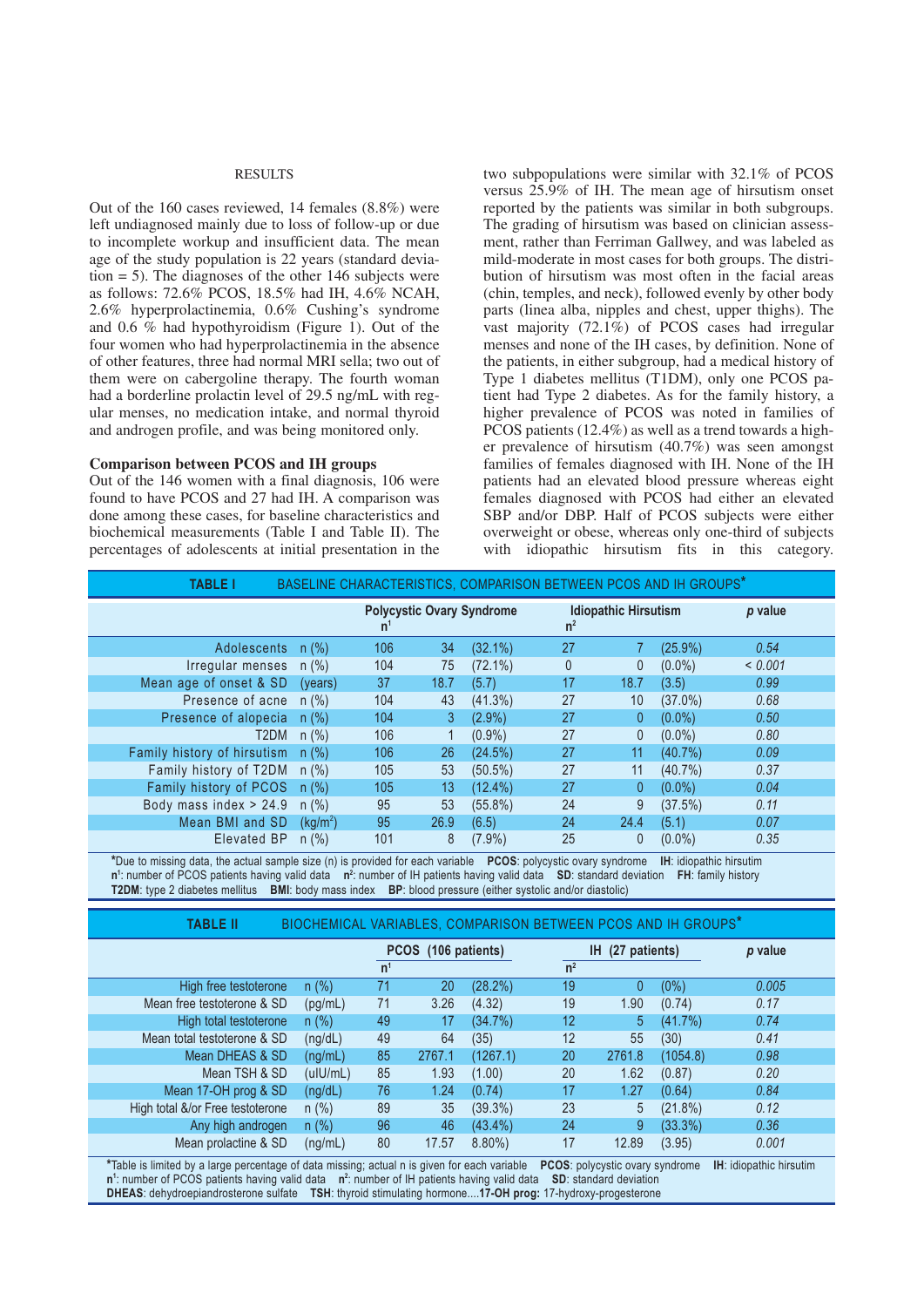Biochemical hyperandrogenemia was also significantly higher in PCOS with 28.2% of subjects having elevated free testosterone versus none in IH group, by definition. Similarly, mild elevations in prolactin were significantly higher in the PCOS group as may be expected.

# **Metabolic profile of PCOS subjects (**Table III**)**

Per guidelines, when the diagnosis of PCOS is made, it is recommended to obtain a fasting glucose and lipid profile. Out of the 106 subjects with PCOS, there were 69 who obtained a fasting glucose level, and out of these, four patients (5.7%) had IFG; similarly, 54 females had a lipid profile with six of them (10.9%) having an LDL level of more than 130 mg/dL and 30 (55.5%) having an HDL of less than 55mg/dL. Two of the subjects with IFG had BMI above  $30 \text{ kg/m}^2$ , one of them being in the morbidly obese range, yet overall, the BMI and standard deviation of those who obtained a metabolic profile was 28 (6)  $\text{kg/m}^2$ , similar to the BMI of the total PCOS subpopulation.

#### DISCUSSION

This study found that PCOS was the most common underlying etiology of hirsutism in women presenting to an endocrine clinic in Lebanon.

### **Comparison to similar studies**

A comparison of proportion of subjects with PCOS was made to studies with a similar setup of women presenting to a referral clinic for hirsutism. In all of these, PCOS (using the same diagnostic criteria) was the most common underlying etiology, varying from 58.2 to 82.0%, whereas idiopathic hirsutism accounted for 4.7 to 39.7% (Table IV). Our population was intermediate with PCOS prevalence being more common than Turkey and Iran, less common than the US and similar to Saudi Arabia.

In a retrospective review held for the US population, 873 patients presenting to an endocrine clinic were evaluated for androgen excess: 82% were found to have polycystic ovarian syndrome (PCOS), 4.7% had idiopathic hirsutism (IH), 3.1% had hyperandrogenic insulin resistant

| <b>TABLE III</b><br>SUBSET of SUBJECTS with PCOS and METABOLIC PROFILE <sup>*</sup> |              |             |               |                   |  |  |
|-------------------------------------------------------------------------------------|--------------|-------------|---------------|-------------------|--|--|
|                                                                                     |              | <b>PCOS</b> | Normal range  |                   |  |  |
|                                                                                     | $\mathsf{n}$ |             |               |                   |  |  |
| Mean BMI & SD (kg/m <sup>2</sup> )                                                  | 57           | 28.1        | (6.5)         | 18.5-24.9         |  |  |
| Mean FBS & SD (mg/dL)                                                               | 69           |             | 87.3 (8.0)    | 76-110            |  |  |
| High fasting insulin n (%)                                                          | 61           |             | 26 (23.6%)    | Not applicable    |  |  |
| Mean fasting insulin & SD<br>$($ µ $ U/mL)$                                         | 61           |             | 21.62 (13.33) | $2 - 19$          |  |  |
| Mean LDL & SD (mg/dL)                                                               | 54           |             | 98.94 (34.97) | Desirable 60-130  |  |  |
| Mean HDL & SD (mg/dL)                                                               | 54           |             | 55.68 (14.85) | Desirable $> 55$  |  |  |
| Mean TG & SD (mg/dL)                                                                | 59           | 82.36       | (45.05)       | $30 - 200$        |  |  |
| Low HDL $n$ $(\%)$                                                                  | 54           | 30          | $(55.5\%)$    | Not applicable    |  |  |
| Mean total cholesterol & SD<br>(mg/dL)                                              | 57           |             | 169 (38.35)   | Desirable 120-200 |  |  |
|                                                                                     |              |             |               |                   |  |  |

**\***Table is limited by a large percentage of data missing; actual n is given for each variable. **PCOS**: polycystic ovary syndrome **BMI**: body mass index **SD**: standard deviation **FBS**: fasting blood sugar **LDL**: low density lipoprotein **HDL**: high density lipoprotein **TG**: triglycerides

acanthosis nigricans (HAIRAN), 1.6% had non classic adrenal hyperplasia (NCAH), 0.6% had classic adrenal hyperplasia (CAH) and 0.2% had androgen secreting neoplasms [5]. In a prospective study of 101 hirsute females in Saudi Arabia presenting to an endocrine clinic, PCOS was the diagnosis in 82% of the study population, IH was found in 11%, 4% NCAH, 2% microprolactinoma and 1% Cushing's [6]. In a review of 285 hirsute Turkish women presenting to an endocrine clinic, 58.2% were found to have PCOS, 39.7% had IH and 2.1% had NCAH [7]. In a cross-sectional study, 790 Iranian premenopausal females presenting to a dermatology clinic were investigated for hirsutism, 62.5% had PCOS, 35.2% had IH, 0.13% had prolactinomas and 0.38% had CAH [8].

Therefore hirsutism is androgen-dependent in 70% to 80% of cases and like acne and anovulation, is a cutaneous manifestation of an underlying pathology [1-4]. Androgen-dependent hirsutism may be caused by abnormalities in the ovaries (most commonly) or the adrenal glands and/or by exogenous androgen administration [4].

| TABLE IV<br>COMPARISON of a POPULATION of PREMENOPAUSAL WOMEN PRESENTING with HIRSUTISM<br>to an ENDOCRINE CLINIC in LEBANON versus OTHER POPULATIONS<br>Data using STATA. $p < 0.05$ significantly different proportion of PCOS compared to our population. |                      |                      |                      |                      |                     |  |  |
|--------------------------------------------------------------------------------------------------------------------------------------------------------------------------------------------------------------------------------------------------------------|----------------------|----------------------|----------------------|----------------------|---------------------|--|--|
| N                                                                                                                                                                                                                                                            | This study           | $USA$ [5]            | Saudi Arabia [6]     | Turkey [7]           | $\textsf{Iran}$ [8] |  |  |
|                                                                                                                                                                                                                                                              | 160                  | 873                  | 101                  | 285                  | 790                 |  |  |
| <b>SETTING</b>                                                                                                                                                                                                                                               | Endocrinology clinic | Endocrinology clinic | Endocrinology clinic | Endocrinology clinic | Dermatology clinic  |  |  |
| <b>PCOS CRITERIA</b>                                                                                                                                                                                                                                         | Rotterdam            | <b>Rotterdam</b>     | Rotterdam            | Rotterdam            | Rotterdam           |  |  |
| PCOS (%)                                                                                                                                                                                                                                                     | 72.6                 | 82.0                 | 82.0                 | 58.2                 | 62.5                |  |  |
| IH $(\% )$                                                                                                                                                                                                                                                   | 18.5                 | 4.7                  | 11.0                 | 39.7                 | 35.2                |  |  |
| p-value                                                                                                                                                                                                                                                      | Reference            | 0.007                | 0.08                 | 0.003                | 0.01                |  |  |
| <b>IH:</b> idiopathic hirsutism<br><b>PCOS:</b> polycystic ovary syndrome                                                                                                                                                                                    |                      |                      |                      |                      |                     |  |  |

**30** Lebanese Medical Journal 2014 • Volume 62 (1) R.S. ZREIK et al. – Endocrinopathies among Lebanese women with hirsutism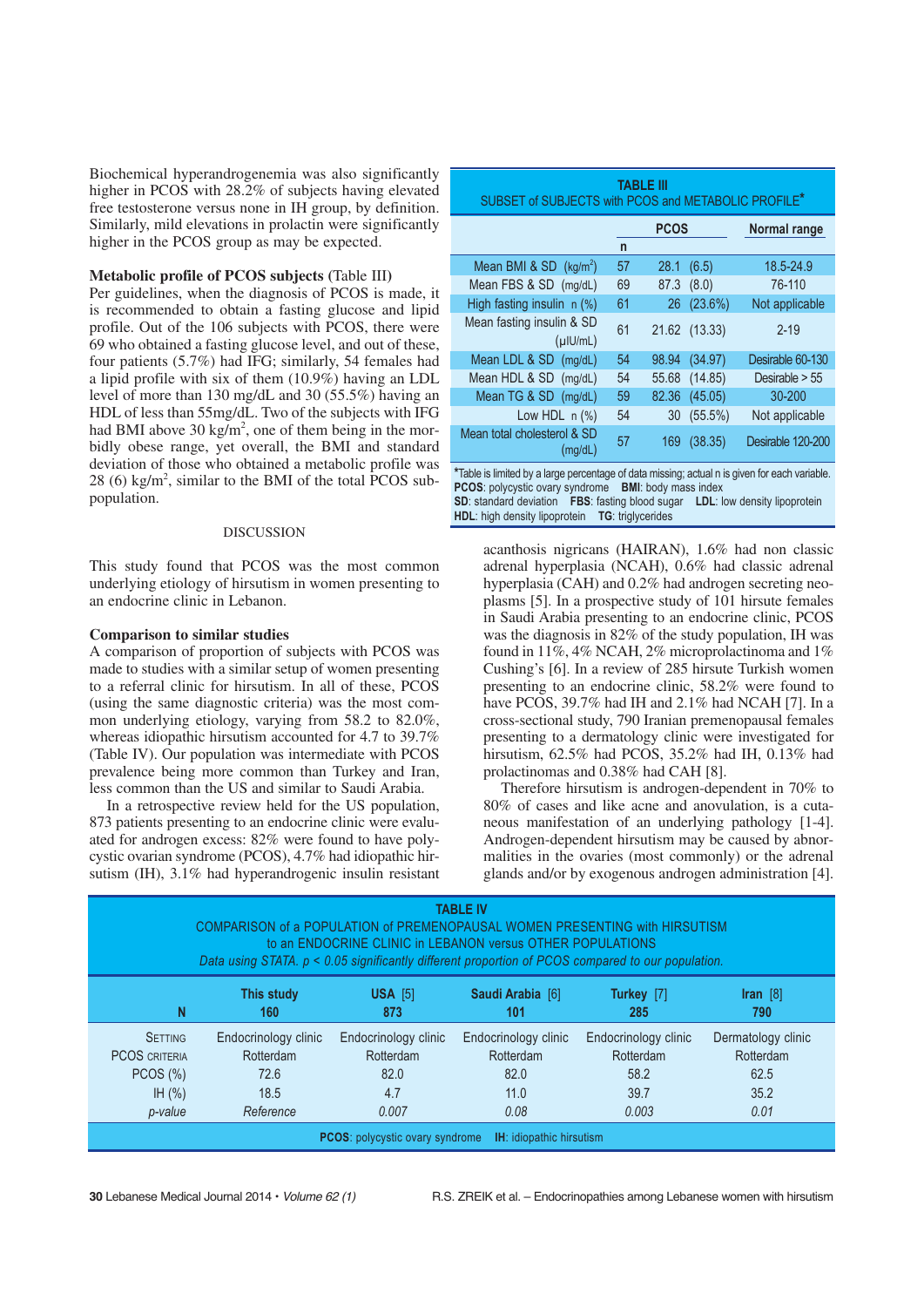The question remains which patients need to be screened for an underlying disorder? The Endocrine Society Clinical Practice guidelines for hirsutism recommend that patients presenting with isolated mild hirsutism need not to be investigated with androgen levels because *'the likelihood of identifying a medical disorder that would change management or outcome is low'* [10]. It also states that patients with moderate or severe hirsutism, or hirsutism of sudden onset, of rapid progression, or hirsutism associated with any of the following: menstrual irregularity or infertility or central obesity or acanthosis nigricans, need to be tested for elevated androgen levels [10]. These guidelines seem applicable to our study population based on our findings.

Thus, in our population, the majority of subjects with PCOS had irregular menses. For the remainder, either a tendency for excess weight or other associated hyperandrogenic findings would have warranted further workup. Using this approach, none of the patients with other endocrinopathies and only a minority of cases with PCOS may have been missed, and should they manifest at a later stage with other abnormalities, they would then be worked up. However, it is worthy of noting that the definition of hirsutism as a Ferriman-Gallwey score of more than 8 is likely too stringent and the majority of our population would not have fit into the hirsutism category. In support of our findings, subjects with a Ferriman-Gallwey score of 3 and above, not undergoing cosmetic hair removal, were investigated and concluded that the cutoff of 3 in a mixed population of Caucasian and African-American healthy premenopausal women was a more sensitive cutoff for the definition of hirsutism [11]. The authors go further to use subjective hirsutism, or that which is significantly bothersome to the patient, as an additional guide for further workup.

Having clarified whom needs further screening, which tests are necessary? The Endocrine Society guidelines recommend screening with androgen levels; they suggest total testosterone level and if methodology is available, a free testosterone level in the above cited patients [10]. Taken in isolation, this screening test is likely of poor sensitivity given that the former is sex hormone binding globulins-dependent and the latter is assay-dependent, and was elevated in only a minority of our subjects with PCOS. Similarly to our findings, in a study which investigated women with minimal hirsutism (Ferriman-Gallwey of 5 or more), half the subjects had an underlying hyperandrogenic disorder, and out of these, 20-40% had normal androgen levels [12]. Therefore, a screening panel in women who qualify should provide sufficient information to rule in or out the diagnosis of PCOS. This workup should include serum levels for androgens, TSH, prolactin, 17-hydroxyprogesterone in a follicular phase, and an ultrasound of pelvis looking for cysts [13-14]. Escobar-Morreale goes further in his recommendations to include basal body temperature or day 21 progesterone level to document the presence of ovulation, even in the presence of regular menses [14].

Although the actual prevalence of PCOS at a population level has not been studied in Lebanon, it is likely to be common, as this is the most prevalent endocrinopathy in premenopausal women and since the overweight and obesity epidemic also affects the Lebanese population [15]. Using hirsutism as a surrogate marker to screen for and detect PCOS will allow prompt recognition of the metabolic morbidity associated with this syndrome. In support of this, more than half of the subjects with PCOS in this study had less than ideal lipid profiles.

Our study has the following limitations: firstly, subjects were pooled out of an endocrine clinic population, thus a referral clinic, making the results a possible overestimation of the general female population endocrinopathies. However, our findings were comparable to the international populations which were also pooled from referral clinics. Secondly, rather than using Ferriman-Gallway score, in this study hirsutism was defined and graded based on the endocrinologist's clinical impression and the patient's subjective complaint. However, this is more reflective of real life practice rendering the study findings more applicable. Thirdly, laboratory studies were not performed in the same standardized laboratory; however values were considered to be normal based on the respective laboratories' reference values. A fourth limitation to the study was that some subjects did not perform the full panel of blood tests and radiologic imaging requested. Nevertheless, diagnosis was based on the clinical impression of the physician based on hyperandrogenism and either oligomenorrhea or pelvic ultrasound, according to the Rotterdam guidelines [9]. In cases where clinical diagnosis could not be reached, subjects were classified as 'undiagnosed'.

# **CONCLUSION**

Polycystic ovary syndrome is the underlying disorder in the majority of women presenting with hirsutism to a specialty clinic. We recommend further workup in line with the Endocrine Society guidelines; however, workup should be comprehensive enough to establish the diagnosis.

#### REFERENCES

- 1. Ehrmann D, Rosenfield R. An endocrinologic approach to the patient with hirsutism. Journal of Clinical Endocrinology and Metabolism 1990; 71: 1-4.
- 2. Rosenfield R. Hirsutism. New England Journal of Medicine 2005; 353: 24: 2578-88.
- 3. Azziz R. The evaluation and management of Hirsutism. The American College of Obstetricians and Gynecologists 2003; 101: 995-1007.
- 4. Falsetti L, Gambera A, Platto C, Legrenzi L. Management of hirsutism. American Journal of Clinical Dermatology 2000; 1: 89-99.
- 5. Azziz R, Sanchez LA, Knochenhauer ES et al. Androgen excess in women: Experience with 1000 consecutive patients. The Journal of Clinical Endocrinology and Metabolism 2004; 89: 453-62.